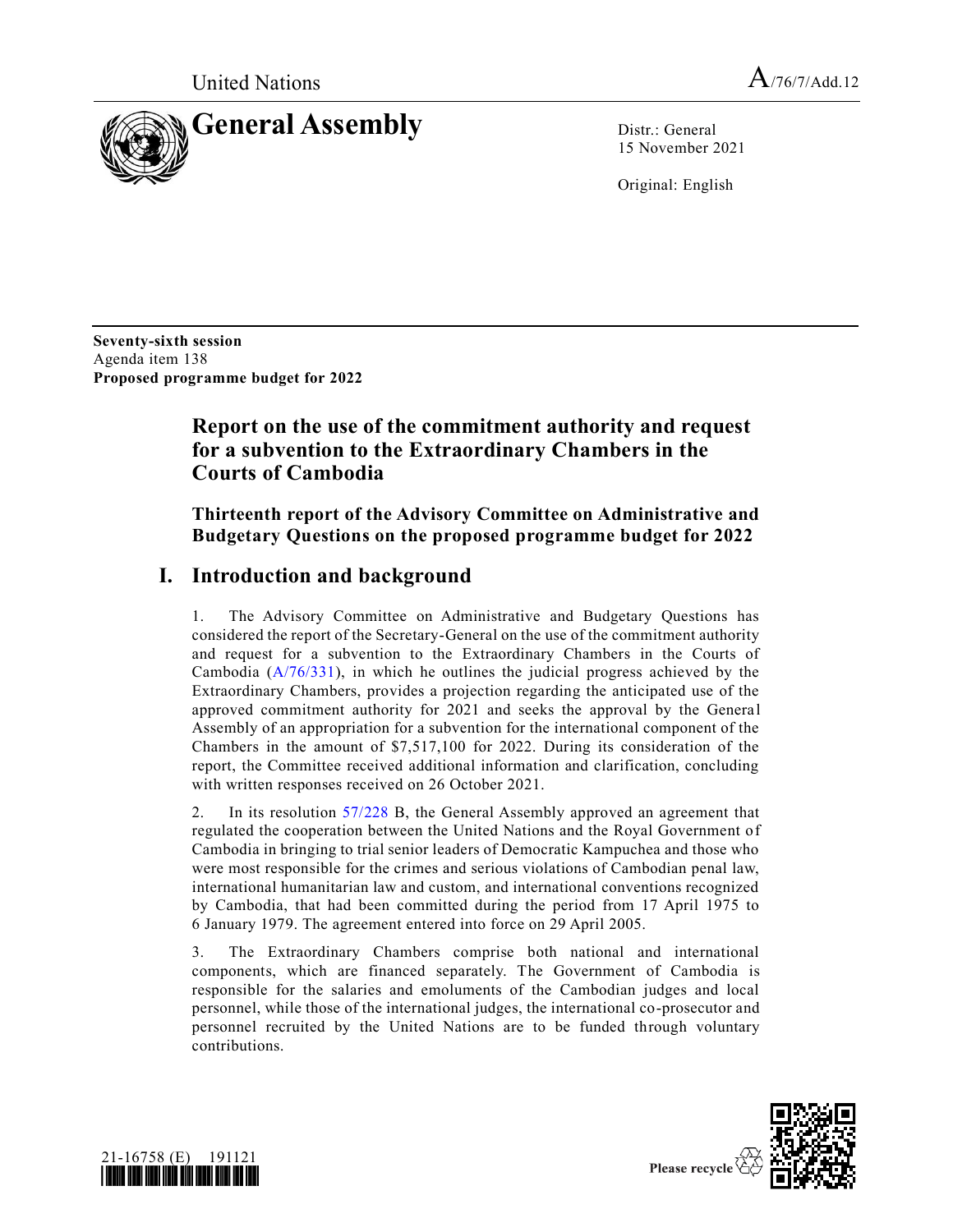4. In his report of 2012 on the Khmer Rouge trials [\(A/67/380\)](https://undocs.org/en/A/67/380), the Secretary-General first alerted Member States to the adverse cash position and steadily worsening financial position of the Extraordinary Chambers. Subsequently, the General Assembly, in its resolution [68/247](https://undocs.org/en/A/RES/68/247b) B, authorized the Secretary-General, as an exceptional measure, to enter into commitments in an amount not to exceed \$15,540,000 to supplement the voluntary financial resources of the international component for the period from 1 January to 31 December 2014. Those funds, however, were never drawn upon, as voluntary funding eventually covered in full the obligations of the international component during 2014.

5. In view of the declining voluntary contributions during the following years, the General Assembly has authorized the Secretary-General to enter into commitments for the international component in an amount not to exceed \$12.1 million for 2015 (see resolution [69/274](https://undocs.org/en/A/RES/69/274) A), \$12.1 million for 2016 (see resolution [70/248](https://undocs.org/en/A/RES/70/248) A), \$11.0 million for 2017 (see resolution [71/272](https://undocs.org/en/A/RES/71/272) A), \$8.0 million for 2018 (see resolution [72/262](https://undocs.org/en/A/RES/72/262) A), \$7.5 million for 2019 (see resolution  $73/279$  A), \$7.0 million for 2020 (see resolution [74/263\)](https://undocs.org/en/A/RES/74/263) and \$7.0 million for 2021 (see resolution [75/253](https://undocs.org/en/A/RES/75/253) A) (see [A/75/7/Add.19,](https://undocs.org/en/A/75/7/Add.19) para. 7, and [A/76/331,](https://undocs.org/en/A/76/331) para. 29).

### **II. Activities of the Extraordinary Chambers in the Courts of Cambodia**

#### *Judicial activity*

6. Information on the progress made in the case files is contained in section II of the report of the Secretary-General [\(A/76/331\)](https://undocs.org/en/A/76/331). Upon enquiry, the Advisory Committee was provided with a table indicating the timelines of cases (see annex I), and the following information, updated as at 19 October 2021, on the cases presently before the Extraordinary Chambers:

(a) Case 002/02 against Khieu Samphan: a guilty judgment was issued in March 2019. Khieu Samphan appealed the judgment in February 2020. Appeal hearings were held in August 2021. The Chamber projects that it will file its appeals judgment by the end of 2022;

(b) Case 003 against Meas Muth: in November 2018, the co-investigating judges issued two separate and conflicting closing orders. In April 2021, the Pre-Trial Chamber issued its considerations on the appeals against the closing orders, by which it declared that the co-investigating judges' issuance of the two conflicting closing orders had been illegal that it had not reached a decision based on common reasoning on the merits. In June 2021, the lawyers for Meas Muth submitted to the Pre-Trial Chamber a motion to terminate, seal and archive the case; while the international co-prosecutor requested the Chamber to conclude the pretrial stage by confirming that Meas Muth was indicted and to order him to be sent for trial. Both motions remained pending before the Pre-Trial Chamber;

(c) Case 004 against Yim Tith: in June 2019, the co-investigating judges issued two separate and conflicting closing orders. Submissions on appeal were filed by the co-lawyers for Yim Tith, the national co-prosecutor, the international co-prosecutor and the civil parties. In September 2021, the Pre-Trial Chamber issued its considerations on the closing orders, by which it declared that the issuance of two closing orders had been illegal and that it had not reached a decision based on common reasoning on the merits. Litigation regarding these considerations is ongoing.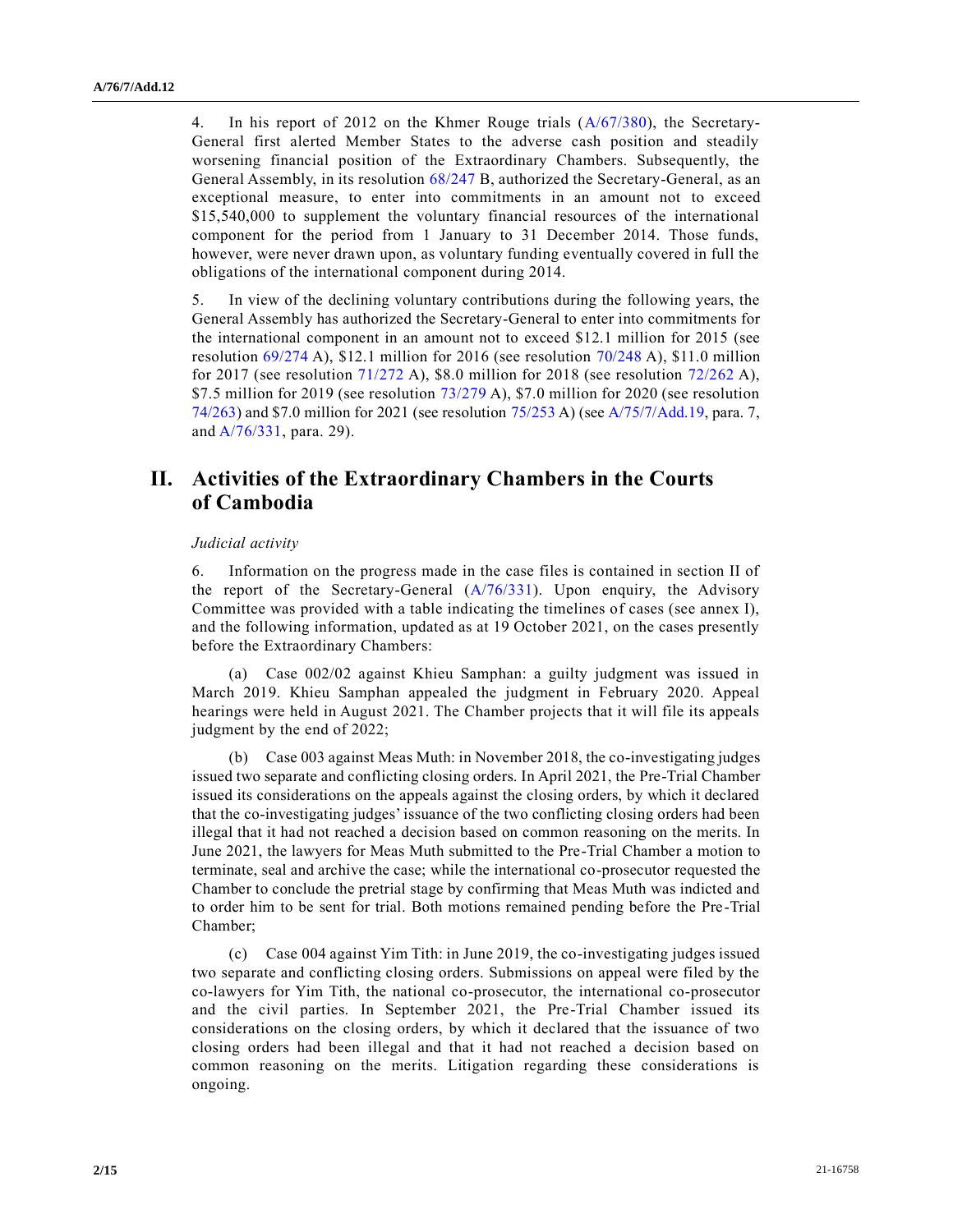#### *Completion plan*

7. The Secretary-General indicates that, pursuant to the request of the General Assembly in its resolution [68/247](https://undocs.org/en/A/RES/68/247b) B for a completion strategy, the Extraordinary Chambers continue to update their completion plan. Projections for the overall timelines for cases 003 and 004 would only be made when there is clarity regarding the outcome of the Pre-Trial Chamber's decisions in those cases (ibid., para. 20).

8. With regard to the residual functions of the Extraordinary Chambers, the Secretary-General indicates that in its resolution [75/257](https://undocs.org/en/A/RES/75/257b) B, the General Assembly approved a draft addendum to the Agreement between the United Nations and the Royal Government of Cambodia concerning the Prosecution under Cambodian Law of Crimes Committed during the Period of Democratic Kampuchea. The addendum, which was signed in August 2021, will enter into force after both parties have notified each other in writing that the legal requirements for the entry into force have been complied with [\(A/76/331,](https://undocs.org/en/A/76/331) para. 3). Upon enquiry, the Advisory Committee was informed that while the addendum may enter into force later this year, the commencement of the residual phase is forecasted for the beginning of 2023 at the earliest, as it would only start upon completion of the current cases before the Court. The Committee was also informed that the annual funding requirement for the operations of the Extraordinary Chambers during the residual phase is currently estimated at \$2,995,000 (approximately \$1,974,500 for the international component and \$1,020,500 for the national component).

9. **The Advisory Committee notes the issuance of the considerations of the Pre-Trial Chamber in two cases in 2021. The Committee continues to emphasize the importance of regularly updating the comprehensive case completion plan and reiterates the need to take all necessary measures to expedite case completion, including more effective planning, while fully respecting the requirements of the judicial process (see [A/75/7/Add.19,](https://undocs.org/en/A/75/7/Add.19) para. 12 and [A/73/448,](https://undocs.org/en/A/73/448) para. 13). Considering the length of the proceedings to date, uncertainty over the timelines for the remaining cases and the likelihood of continued judicial activity for several years beyond the current financial period, the Committee reiterates once again its concern regarding the related potential financial implications (see [A/75/7/Add.19,](https://undocs.org/en/A/75/7/Add.19) para. 12 and [A/74/7/Add.16,](https://undocs.org/en/A/74/7/Add.16) para. 12).**

#### *Fundraising efforts*

10. In its resolution [57/228](https://undocs.org/en/A/RES/57/228b) B, the General Assembly decided that the expenses of the Chambers would be borne by voluntary contributions. The Secretary-General indicates that fundraising efforts through communications with diplomatic missions continued in 2021 and that he sent a letter to all the permanent missions of Member States in July 2021, seeking their financial support for the Extraordinary Chambers. In addition, the Coordinator for the United Nations Assistance to the Khmer Rouge Trials continued to hold meetings with representatives of several Member States to seek voluntary contributions for the international component of the Chambers. Furthermore, regular consultations between the Secretariat and the members of the principal donors group have taken place with a view to maintaining their contributions [\(A/76/331,](https://undocs.org/en/A/76/331) para. 27).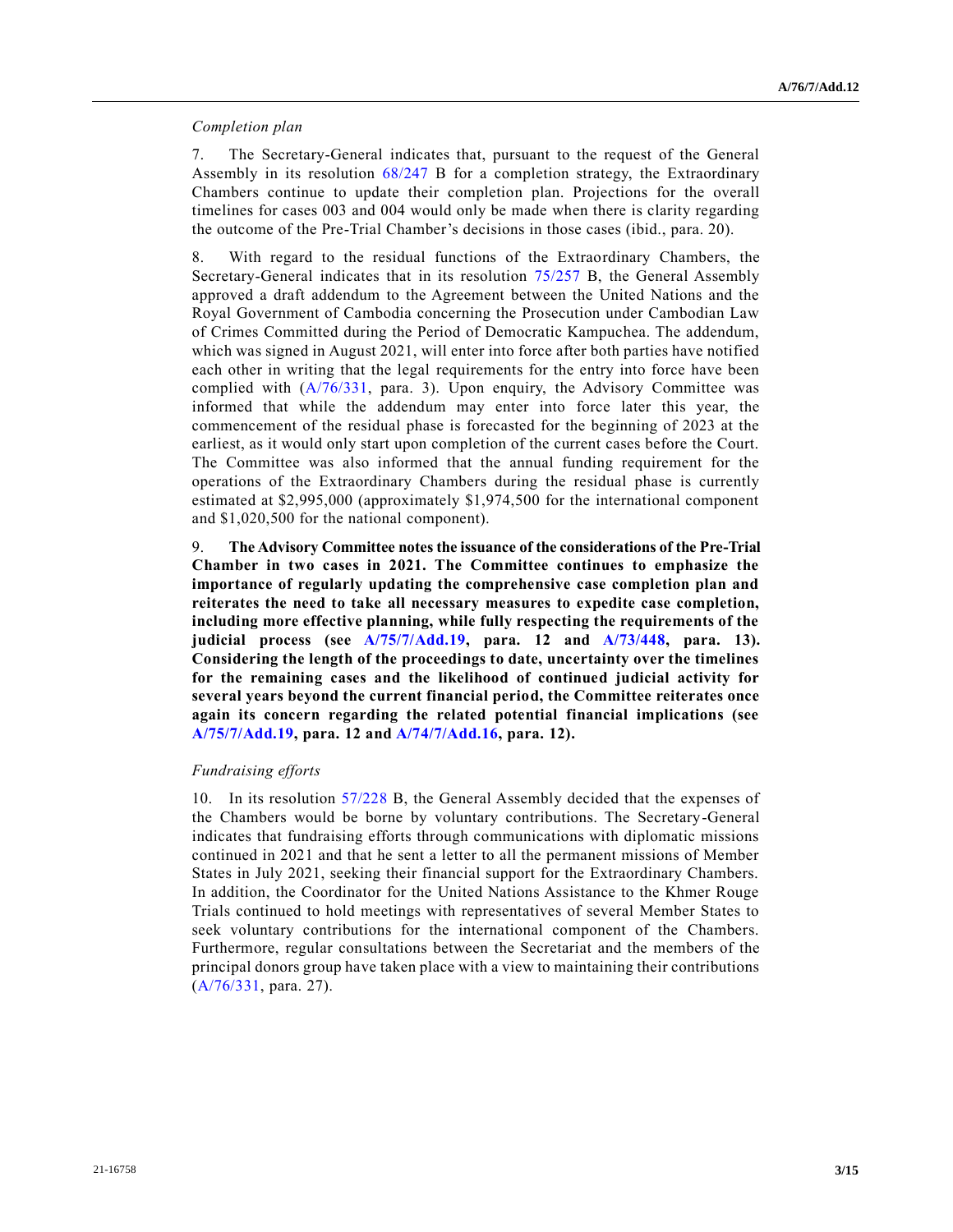# **III. Financial situation of the Extraordinary Chambers in the Courts of Cambodia**

### *Voluntary contributions*

11. The Secretary-General indicates, that despite the ongoing fundraising efforts, voluntary contributions for the international component have continued to decline, from \$17.7 million in 2015 to \$13.1 million in 2016, \$9.4 million in 2017, \$8.4 million in 2018, \$6.2 million in 2019 and \$4.4 million in 2020. Voluntary contributions are estimated at \$3.9 million for 2021 (\$3.3 million in received contributions, \$0.3 million in confirmed pledges and \$0.3 million in anticipated pledges) and at \$4 million for 2022 (\$1.1 million in confirmed pledges and \$2.9 million in anticipated contributions). The percentage of the voluntary contributions vis-à-vis the approved budget declined from 65 per cent in 2017 to 38 per cent in 2020 [\(A/76/331,](https://undocs.org/en/A/76/331) para. 28). Upon enquiry, the Advisory Committee was informed that the decline is attributable to potential donors experiencing donor fatigue and being faced with requests for competing interests for the past several years. During 2021, this downward trend has continued to be affected by the ongoing coronavirus disease (COVID-19) pandemic.

12. **In view of the persistent funding challenges faced by the Extraordinary Chambers, the Advisory Committee reiterates the ongoing need for intensified fundraising efforts, in support of the expeditious completion of the mandate of the Chambers, including by broadening the donor base and encouraging the members of the principal donors group and the group of interested States to renew their efforts in terms of cost efficiency (see also [A/75/7/Add.19,](https://undocs.org/en/A/75/7/Add.19) para. 17, [A/74/7/Add.16,](https://undocs.org/en/A/74/7/Add.16) para. 25 and [A/73/448,](https://undocs.org/en/A/73/448) para. 25).**

13. With regard to the national component, the Secretary-General indicates that the contribution of the Royal Government of Cambodia has increased significantly in the past few years. For the previous six years, it has covered over 70 per cent of the national component's resource requirements. Together with the support of key foreign Governments, those efforts resulted in sufficient funds being raised for the national component from 2016 to 2020. As at 30 June 2021, contributions of \$2.8 million had been received from the Government of Cambodia. An additional \$0.8 million had been pledged by the Government, which, together with the remaining balance of \$0.7 million carried forward from 2020 and a confirmed pledge of \$1.1 million from one international donor, in combination with the implemented cost-saving and cost avoidance measures, would be sufficient to secure the operations of the national component until the end of 2021 [\(A/76/331,](https://undocs.org/en/A/76/331) paras. 25 and 32). **The Advisory Committee notes with appreciation the sustained contributions made by the Government of Cambodia (see [A/75/7/Add.19,](https://undocs.org/en/A/75/7/Add.19) para. 18).**

### *Use of the commitment authority*

14. In its resolution [74/263,](https://undocs.org/en/A/RES/74/263) the General Assembly authorized the Secretary-General to enter into commitments in an amount not exceeding \$7,000,000 to supplement the voluntary financial resources of the international component of the Extraordinary Chambers for the period from 1 January to 31 December 2020. The Secretary-General indicates that the full amount of the subvention was utilized and reflected in the audited financial statements for 2020. However, after further adjustments to income, it was determined that total funding available for 2020 amounted to \$11,363,500 (including \$4,301,900 of voluntary contributions, \$61,600 of interest and \$7,000,000 of commitment authority), while total expenditure amounted to \$10,783,400, resulting in a surplus of \$580,100, which will be reported in the financial performance report on the programme budget for 2021 and credited to Member States (see [A/76/331,](https://undocs.org/en/A/76/331) para. 30 and annex II). **The Advisory Committee considers that the**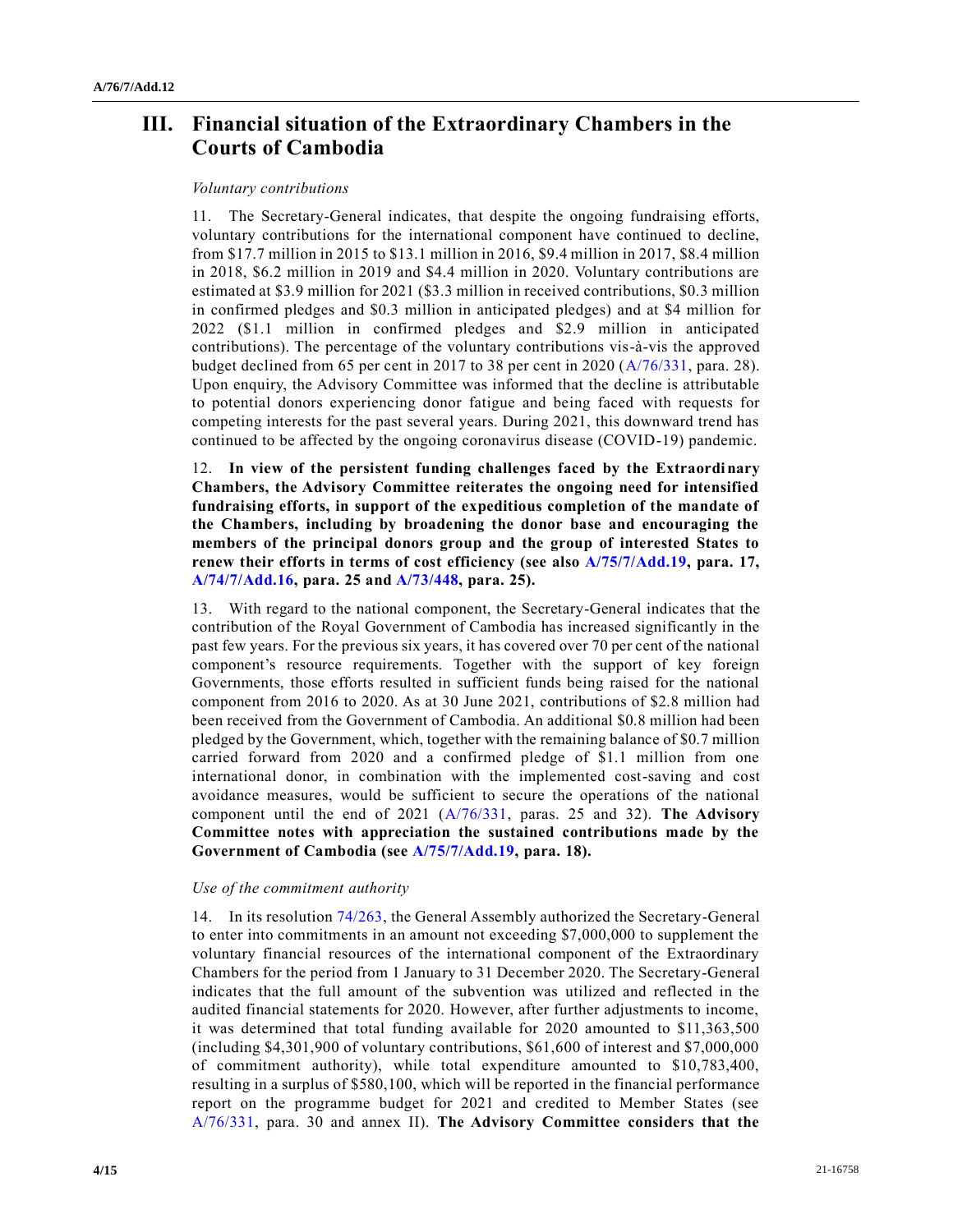**Secretary-General should only use the portion of the commitment authority required to supplement the voluntary contributions and recommends that the General Assembly request the Secretary-General to credit the unencumbered balance for 2020 of \$580,100 to Member States in January 2022 (see also [A/75/7/Add.19,](https://undocs.org/en/A/75/7/Add.19) para. 15).**

15. In its resolution [75/253,](https://undocs.org/en/A/RES/75/253) the General Assembly authorized the Secretary-General to enter into commitments in an amount not exceeding \$7,000,000 to supplement the voluntary financial resources of the international component of the Extraordinary Chambers for the period from 1 January to 31 December 2021. In his report, the Secretary-General indicates that the funding available for 2021 would amount to \$10,928,400, including \$3,928,400 of voluntary contributions and \$7,000,000 of commitment authority [\(A/76/331,](https://undocs.org/en/A/76/331) annex II, table A.6). Upon enquiry, the Advisory Committee was informed that expenditures amounted to \$7,582,126 as at 30 September 2021, and would total \$10,732,227 at the end of 2021, which represents a slight decrease compared with the total expenditure for 2020.

16. The Secretary-General indicates that the anticipated level of voluntary contributions to the international component would require the full use of the commitment authority by the end of 2021 and that should the trial or trials in cases 003 and/or 004 be triggered in 2021, further voluntary contributions of \$2.1 million would be required  $(A/76/331, \text{ paras. } 4 \text{ and } 32)$  $(A/76/331, \text{ paras. } 4 \text{ and } 32)$ . Upon enquiry, the Advisory Committee was informed that the estimate of \$2.1 million reflects resource requirements for judges' honoraria, general temporary assistance and consultants and experts, including a legal defence team, civil party co-lawyer and interpreters to service a trial process. **The Advisory Committee trusts that any unencumbered balance for 2021 will be returned to Member States as soon as possible (see also [A/75/7/Add.19,](https://undocs.org/en/A/75/7/Add.19) para. 14).**

#### *Cost-saving measures*

17. The Secretary-General also indicates that cost-saving measures put in place in previous years to achieve cost avoidance for the international component continued during 2021, through continued coordination with the Economic and Social Commission for Asia and the Pacific (ESCAP) [\(A/76/331,](https://undocs.org/en/A/76/331) para. 33). Upon enquiry, the Advisory Committee was informed that coordination with ESCAP has led to a reduction of 10 administrative positions since 2016. As a result, the United Nations Assistance to the Khmer Rouge Trials yielded savings on administrative staff requirements in the amount of \$820,733 in 2021 against actual fees paid to ESCAP of \$343,800, leading to a net savings of \$476,933 for 2021. The scope of the memorandum of understanding with ESCAP was expanded in 2021 to also include non-staff administration tasks of approving and issuing contracts for consultants and individual contractors and processing vendor payments, as well as access to ESCAP procurement and property management committees. Other cost-saving measures included a freeze on recruitment. In this context, 19 posts remained vacant in 2021 for a total of 186 work months, representing savings of \$1.87 million. **The Advisory Committee notes the efforts to implement cost-saving measures. In view of the persistent funding challenges facing the Extraordinary Chambers, the Committee trusts that the United Nations Assistance to the Khmer Rouge Trials will redouble its efforts in terms of cost efficiency.**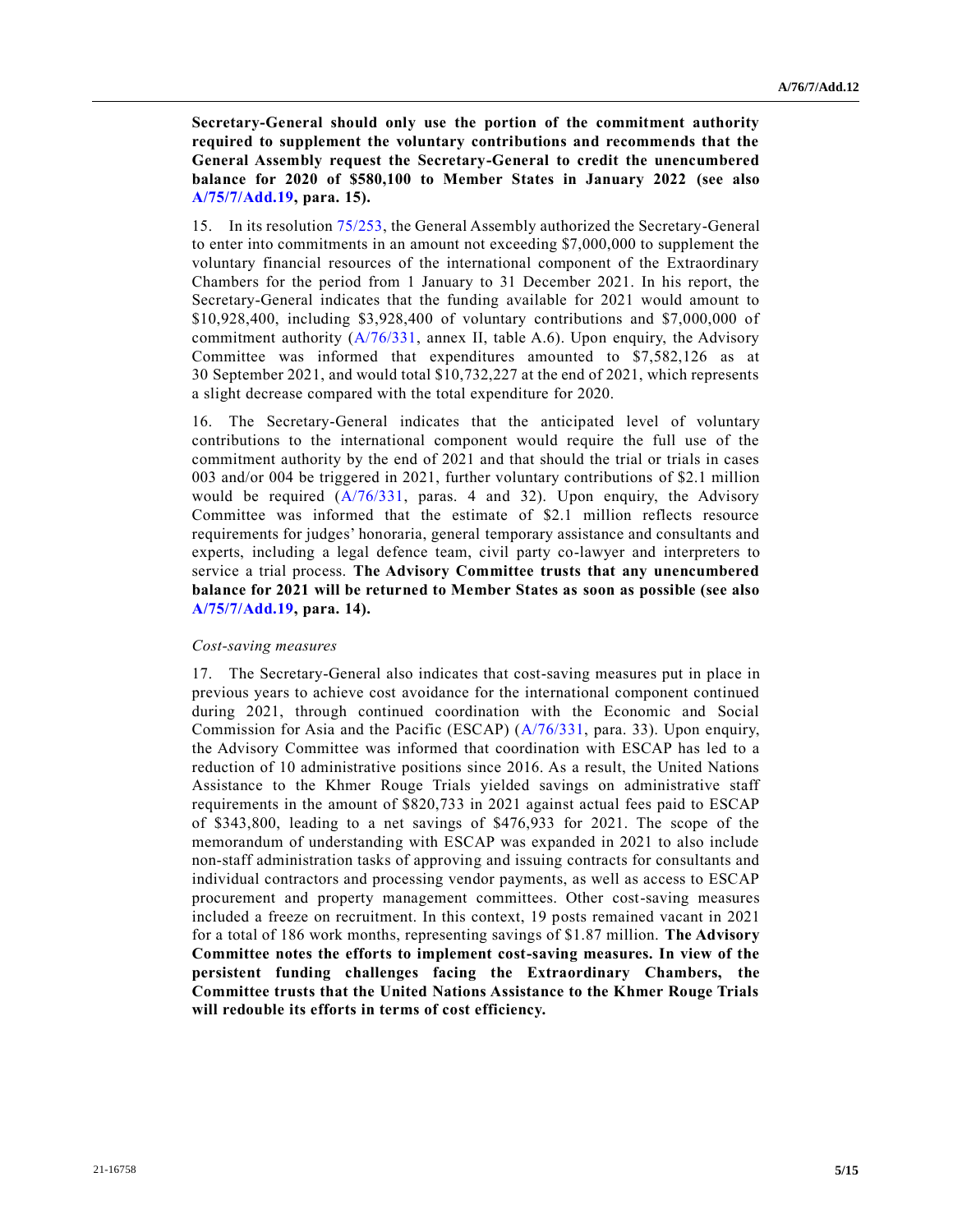# **IV. Resource requirements and request for a subvention for 2022**

### *Resource requirements*

18. The budget proposal for 2022 for the international component of the Extraordinary Chambers amounts to \$11,521,900, which represents a decrease of \$1,352,900, or 10.5 per cent compared with the revised budget for 2021. The Secretary-General indicates that the revised budget proposal is subject to review by the principal donors group and the steering committee and final approval by the group of interested States [\(A/76/331,](https://undocs.org/en/A/76/331) para. 35 and table 1).

19. The proposed post resources of \$4,077,000 represent a decrease of \$2,315,500, or 36.2 per cent, compared with the revised budget for 2021. These resources would provide for 44 posts (1 D-1, 1 P-5, 4 P-4, 2 P-3, 4 Field Service, 8 National Professional Officer and 24 Local level) representing a reduction of 30 posts (3 P-5, 2 P-4, 7 P-3, 5 P-2, 2 Field Service, 1 National Professional Officer and 10 Local level) compared with 2021 (ibid., para. 37, tables 2 and 3).

20. The proposed non-post resources of \$7,444,900 represent an increase of \$962,600, or 14.8 per cent, compared with the revised budget for 2021. The overall requirement increase reflects increases under other staff costs (\$957,100), furniture and equipment (\$221,700), contractual services (\$212,100) and general operating expenses (\$193,100) which would be partially offset by reductions under non-staff compensation (\$347,900) and consultants and experts (\$273,500) (ibid., table 2).

21. In terms of the proposed requirement for other staff cost of \$1,806,000, the information provided indicates that the increase of \$957,100 compared with the revised budget for 2021 is attributable to additional work-months for temporary positions in support of cases 003 and 004. Upon enquiry, the Advisory Committee was informed that the budget proposal reflects the minimum requirement for one trial with one accused.

22. With regard to the proposed requirement for contractual services of \$452,600, the information provided indicates that the increase of \$212,100 compared with the revised budget for 2021 is attributable to the upgrade of the digital platforms on which the Chambers' judicial database and website are based.

23. **The Advisory Committee notes that, while the proposed budget for 2022 reflects reduced requirements compared with the revised budget for 2021, it also represents a resource increase compared with the estimated total expenditure for 2021 (see para. 15 above). The Committee trusts that detailed information on the variances between the projected expenditures for 2021 and the proposed budget for 2022, by object of expenditure, will be provided to the General Assembly at the time of its consideration of the present report (see also [A/75/7/Add.19,](https://undocs.org/en/A/75/7/Add.19) para. 25).**

### *Request for a subvention*

24. The Secretary-General proposes to appropriate an amount of \$7,517,100 for the international component for 2022, taking into account the proposed budget of  $$11,521,900$  and the estimated voluntary contributions of  $$4,004,800$  ( $A/76/331$ , para. 57 (d) and table 1).

25. **The Advisory Committee notes that the commitment authority has functioned as a bridging mechanism and recalls that the General Assembly decided to establish the Extraordinary Chambers on the basis of voluntary funding and has considered the subventions as exceptional measures authorizing the Secretary-General to enter into commitments to supplement the voluntary financial resources of the international component of the Extraordinary**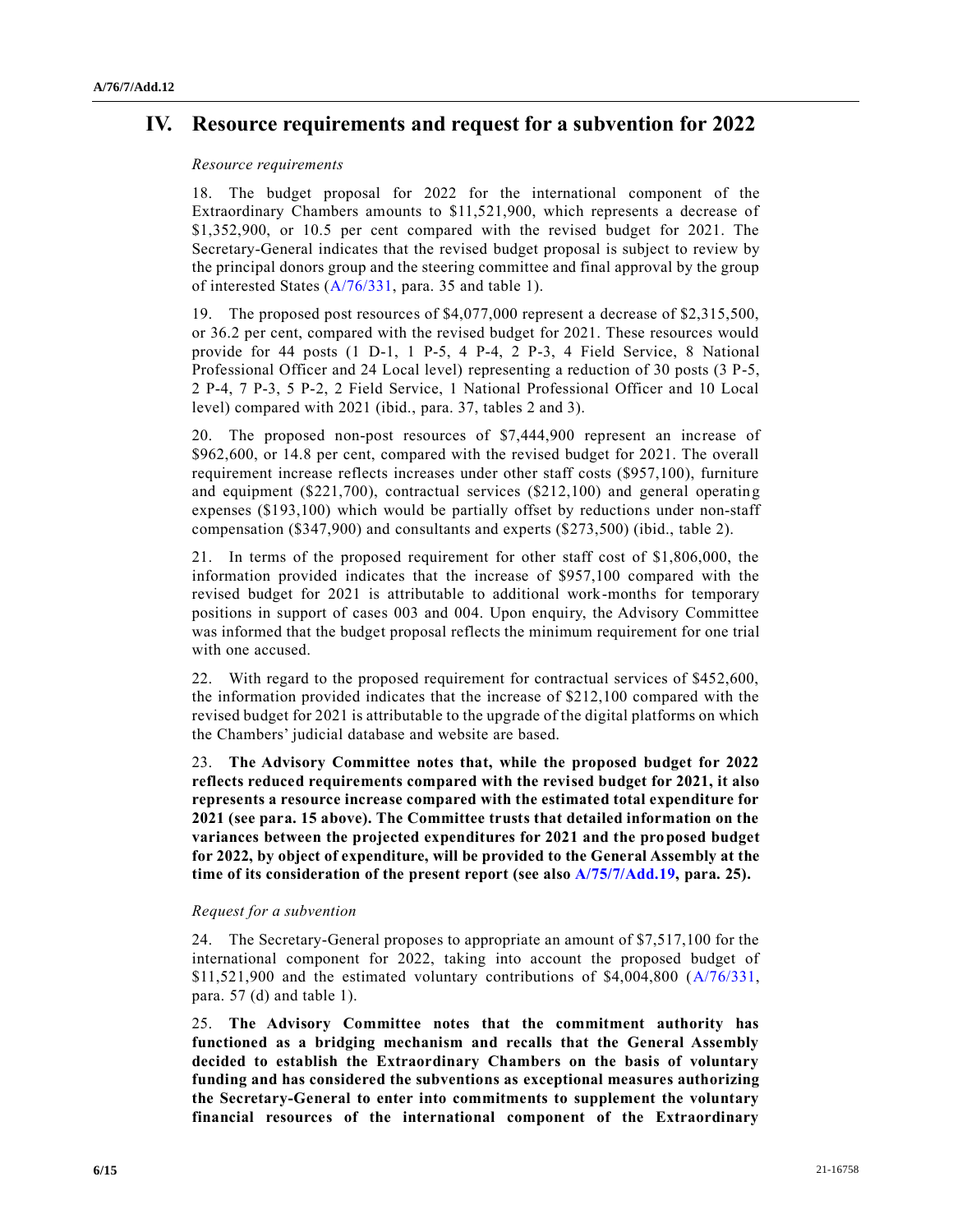**Chambers (see, for instance, resolution [75/253,](https://undocs.org/en/A/RES/75/253) section XX, para. 11). The Committee is of the view that appropriating the subvention would defeat the purpose of the decision to rely primarily on voluntary contributions to finance the Extraordinary Chambers by acting as a disincentive to potential contributions. The Committee, therefore, considers that the subvention to the Extraordinary Chambers should remain a commitment authority (see also [A/75/7/Add.19,](https://undocs.org/en/A/75/7/Add.19) para. 27).**

26. The Advisory Committee notes that the appropriation for the Extraordinary Chambers is requested under section 8, Legal affairs, while the trust fund for United Nations Assistance to the Khmer Rouge Trials is administered under section 9, Economic and social affairs, by the Department of Economic and Social Affairs. **The Advisory Committee recommends that the General Assembly request the Secretary-General to present options to ensure that a single entity of the Secretariat oversees the operational, budgetary and financial interactions with the United Nations Assistance to the Khmer Rouge Trials.**

### **V. Other matters**

#### *Impact of the coronavirus disease pandemic*

27. The Secretary-General indicates that the COVID-19 pandemic has had an adverse impact on the securing of voluntary contributions in both 2020 and 2021 [\(A/76/331,](https://undocs.org/en/A/76/331) para. 4). Regarding the impact of the pandemic on the operations of the Chambers, the Advisory Committee was informed, upon enquiry, that from 21 March 2020 until 1 November 2020, and again from 23 January 2021 to date, the Chambers instituted alternate working arrangements owing to the increased transmission of the virus. During this time, while physical access to office premises was possible on an ad hoc basis, judicial work continued generally unimpeded, with staff having uninterrupted remote digital access to all judicial documents and databases. The Supreme Court Chamber postponed appeal hearings in case 002/02 from May to August 2021, however, owing to the risks and challenges brought about by the pandemic. In addition, the Extraordinary Chambers limited their outreach activities so as to prevent the spread of the virus. Accordingly, no visits to their premises or study tours were organized for victims of the Khmers Rouge in 2021.

#### *End-of-service liabilities*

28. The Secretary-General requests the General Assembly to take note of the endof-service liabilities for the international component, estimated at \$1,098,600, including \$269,700 for United Nations officials and \$828,900 for staff members [\(A/76/331,](https://undocs.org/en/A/76/331) paras. 42 and 57 (e)). **Bearing in mind that the General Assembly decided to establish the Extraordinary Chambers on the basis of voluntary funding, the Advisory Committee still considers that it would be for the Assembly to decide, as a matter of policy, the appropriate source and modality of funding for the end-of-service liabilities of the judges and staff members (see [A/75/7/Add.19,](https://undocs.org/en/A/75/7/Add.19) para. 29, and [A/74/7/Add.16,](https://undocs.org/en/A/74/7/Add.16) para. 27).**

#### *Remuneration of the international judges and co-prosecutor*

29. In its resolution [75/253](https://undocs.org/en/A/RES/75/253) A, the General Assembly requested the Secretary-General to conduct a review of the proposed change in the terms and conditions of the international judges of the Extraordinary Chambers and to report thereon in his next report. Information on the review is contained in section VII of the report of the Secretary-General [\(A/76/331\)](https://undocs.org/en/A/76/331).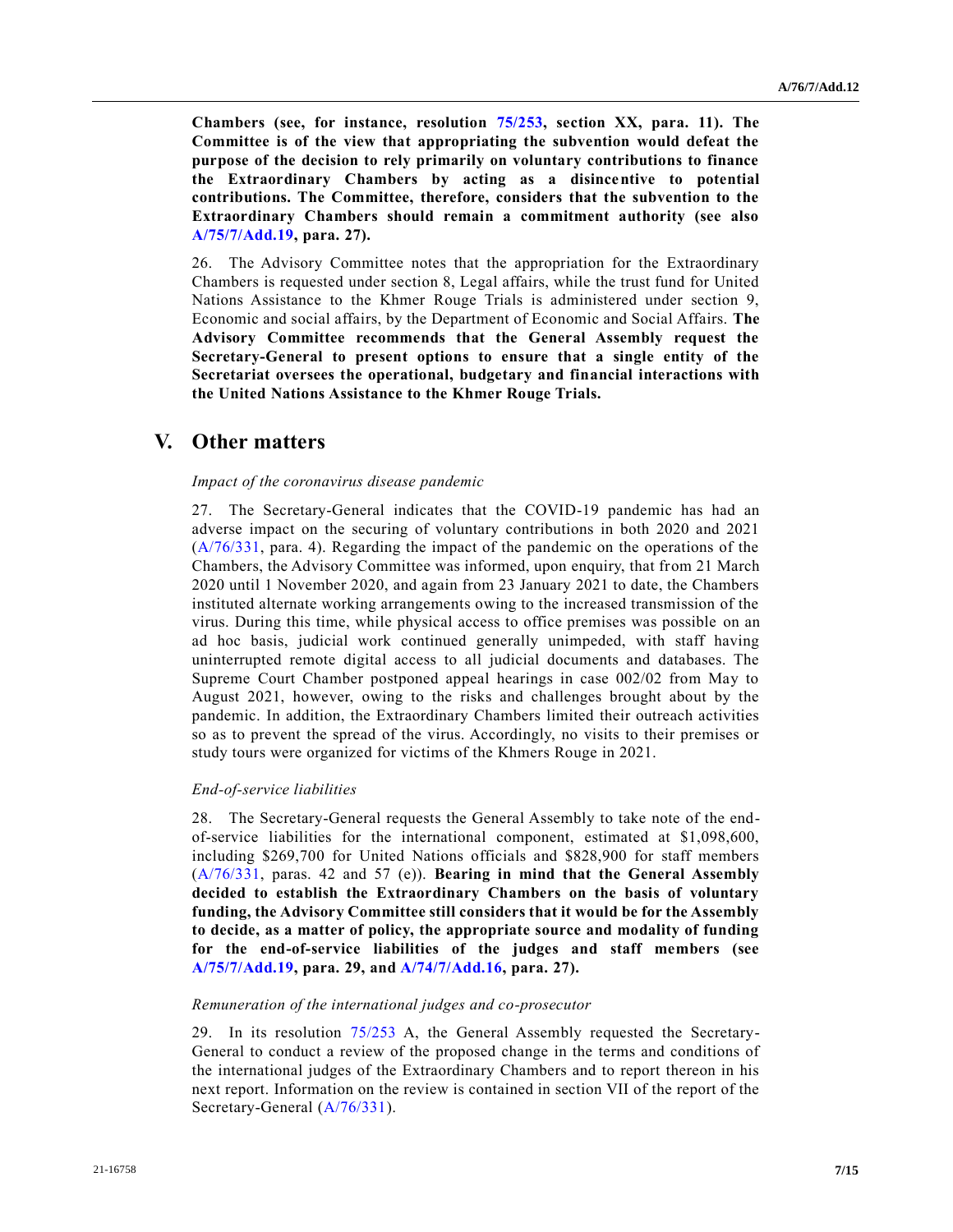30. The Secretary-General indicates that the terms and conditions of service of the international judges and the international co-prosecutor are derived from the Agreement between the United Nations and the Royal Government of Cambodia and approved by the group of interested States. The latest terms and conditions of service were approved by the group of interested States on 17 September 2019. The current annual costs of the international judges and the international co-prosecutor, who are considered officials of the United Nations, amount to \$224,707. According to the Secretary-General, the annual costs of staff members at the D-2, step V level, which amount to \$236,395 for 2021, are higher than the current annual costs of the international judges and the international co-prosecutor because they include the Organization's contribution to the United Nations Joint Staff Pension Fund, the provision for after-service health insurance, hardship allowance, dependency allowances and health insurance coverage [\(A/76/331,](https://undocs.org/en/A/76/331) paras. 45, 47 and 48 and table 4).

31. The Advisory Committee recalls that the international judges of the Extraordinary Chambers are subject to the Regulations Governing the Status, Basic Rights and Duties of Officials other than Secretariat Officials and Experts on Mission. The Committee also recalls that in the context of the request for a subvention for 2018, it had been informed that, as indicated in paragraph 20 of their terms and conditions of service, the amount of the net remuneration paid to the judges was equal to the gross (rather than net) salary of a staff member at the D-2 level, including a post adjustment component applicable to Cambodia. The Committee had recommended in this context that the General Assembly request the Secretary-General to discontinue as soon as possible the practice of providing the international judges with a net remuneration in the amount of a gross remuneration (see [A/75/7/Add.19,](https://undocs.org/en/A/75/7/Add.19) paras. 33 and 36, and [A/72/7/Add.7,](https://undocs.org/en/A/72/7/Add.7) paras. 14, 16 and 17). The table below provides a comparison between the costs related to the remuneration of a United Nations official of the Extraordinary Chambers and a United Nations staff member at the D-2 level, step V.

#### **Cost comparison**

(United States dollars)

|                       | Details                                                                                 | Current annual<br>United Nations officials in<br>the Chambers | Annual<br>remuneration - remuneration based<br>on $D-2$ , step $V$<br>(midpoint) |
|-----------------------|-----------------------------------------------------------------------------------------|---------------------------------------------------------------|----------------------------------------------------------------------------------|
| (a)                   | Base salary                                                                             | 163 423                                                       | 122 665                                                                          |
| (b)                   | Post adjustment (37.5)                                                                  | 61 284                                                        | 45 999                                                                           |
| $(c)=(a)+(b)$         | Net salary excluding entitlements                                                       | 224 707                                                       | 168 664                                                                          |
|                       | <b>Entitlements</b>                                                                     |                                                               |                                                                                  |
| (d)                   | Hardship allowance                                                                      |                                                               | 8 3 0 0                                                                          |
| (e)                   | Dependency allowance                                                                    |                                                               | 2 7 0 1                                                                          |
| (f)                   | Organization's contribution to the Pension Fund                                         |                                                               | 44 433                                                                           |
| (g)                   | Organization's subsidy to health insurance scheme<br>and after-service health insurance |                                                               | 12 297                                                                           |
| $(h)=(d)+(e)+(f)+(g)$ | Subtotal, entitlements                                                                  |                                                               | 67 731                                                                           |
| $(i)=(c)+(h)$         | <b>Total costs to the Organization</b>                                                  | 224 707                                                       | 236 395                                                                          |
| $(j)=(c)+(d)+(e)$     | Total immediate take-home remuneration                                                  | 224 707                                                       | 179 665                                                                          |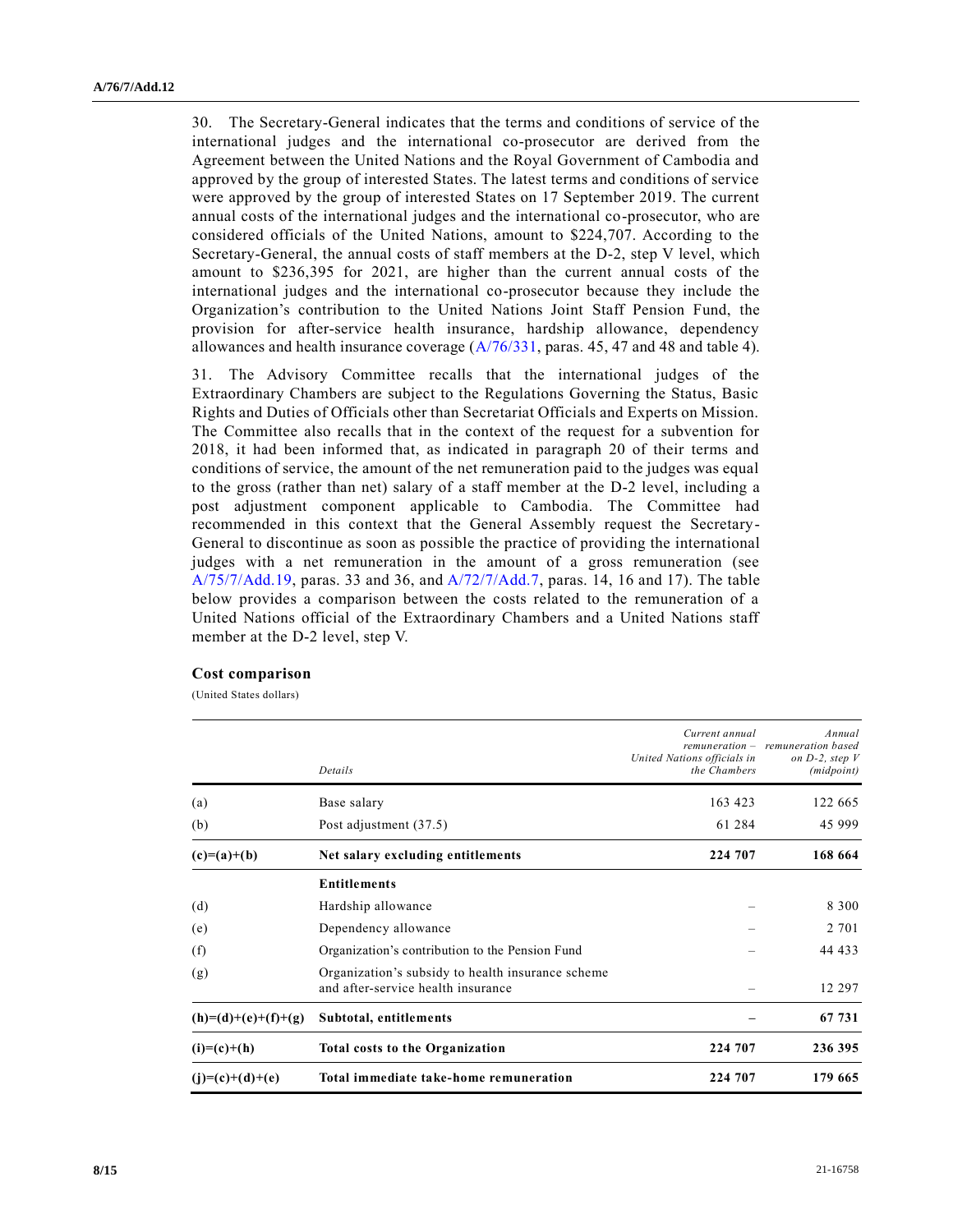32. **The Advisory Committee notes that the net remuneration of a United Nations official of the Extraordinary Chambers (\$224,707) is still higher than the net remuneration of a staff member at the D-2 level (\$168,664) by the amount of the United Nations staff assessment. The Committee reaffirms its recommendation to discontinue this practice and considers that it is a matter for the General Assembly to decide.** 

33. The table above shows that the base salary of the international judges and co-prosecutor of the Extraordinary Chambers (\$163,423) is higher than that of United Nations staff at the D-2, step V level (\$122,665). In his report, the Secretary-General indicates that the United Nations contributions to the Pension Fund and the provision for after-service health insurance are not included in the annual costs for the international judges and co-prosecutor of the Extraordinary Chambers. The Advisory Committee recalls that the information provided by the Secretariat in 2020 indicated that the net base salary for the international judges and co-prosecutor of the Extraordinary Chambers was not only higher than that of United Nations staff at the D-2, step IV level, but also higher than those for United Nations staff at the Under-Secretary-General and Assistant Secretary-General levels [\(A/75/7/Add.19,](https://undocs.org/en/A/75/7/Add.19) para. 32). The Committee requested but did not receive information as to how the base salary for the international judges and co-prosecutor of the Extraordinary Chambers is determined and calculated. **The Advisory Committee is of the view that an explanation should be given as to whether such a level of base salary results from the continuation of paying the judges and co-prosecutor a gross salary instead of a net salary, or the inclusion of provisions for pension and after-service health insurance contributions, or even a mix of both.** 

34. Moreover, the table above shows that post adjustment is applied against the base salary of the international judges and co-prosecutor of the Extraordinary Chambers. According to the International Civil Service Commission, post adjustment is applied only to the net base salary. Should the base salary for the Extraordinary Chambers include any kind of provisions other than the net base salary, the computation of post adjustment would have been erroneously based.

35. **The Advisory Committee wishes to clarify that its recommendation contained in [A/75/7/Add.19,](https://undocs.org/en/A/75/7/Add.19) paragraph 37, was made with a view to addressing the irregularities concerning the base salary for the international judges and co-prosecutor of the Extraordinary Chambers. The Committee considers that clarity should be provided with respect to the components of the base salary for the international judges and co-prosecutor of the Extraordinary Chambers and the computation thereof. The Committee reiterates that the base salary for the international judges and co-prosecutor of the Extraordinary Chambers should be the same as that for United Nations staff at the D-2 level.**

36. The Advisory Committee was informed, upon enquiry, that the post of the Coordinator of the United Nations Assistance to the Khmer Rouge Trials was budgeted at a standard cost of \$282,600 (including staff assessment and programme support cost) for 2022. **The Advisory Committee trusts that the total amount of staff assessment budgeted for the United Nations Assistance to the Khmer Rouge Trials posts and positions will be provided to the General Assembly at the time of its consideration of the current report.**

37. With regard to the number of United Nations officials, the Advisory Committee was informed, upon enquiry, that the overall number of positions required for 2022 was fixed by the Agreement between the United Nations and the Government of Cambodia and the law establishing the Extraordinary Chambers and cannot be changed administratively. Of the 12 United Nations officials, one is the co-prosecutor and eleven are judges. Of the 11 judges, one is the co-investigating judge, three are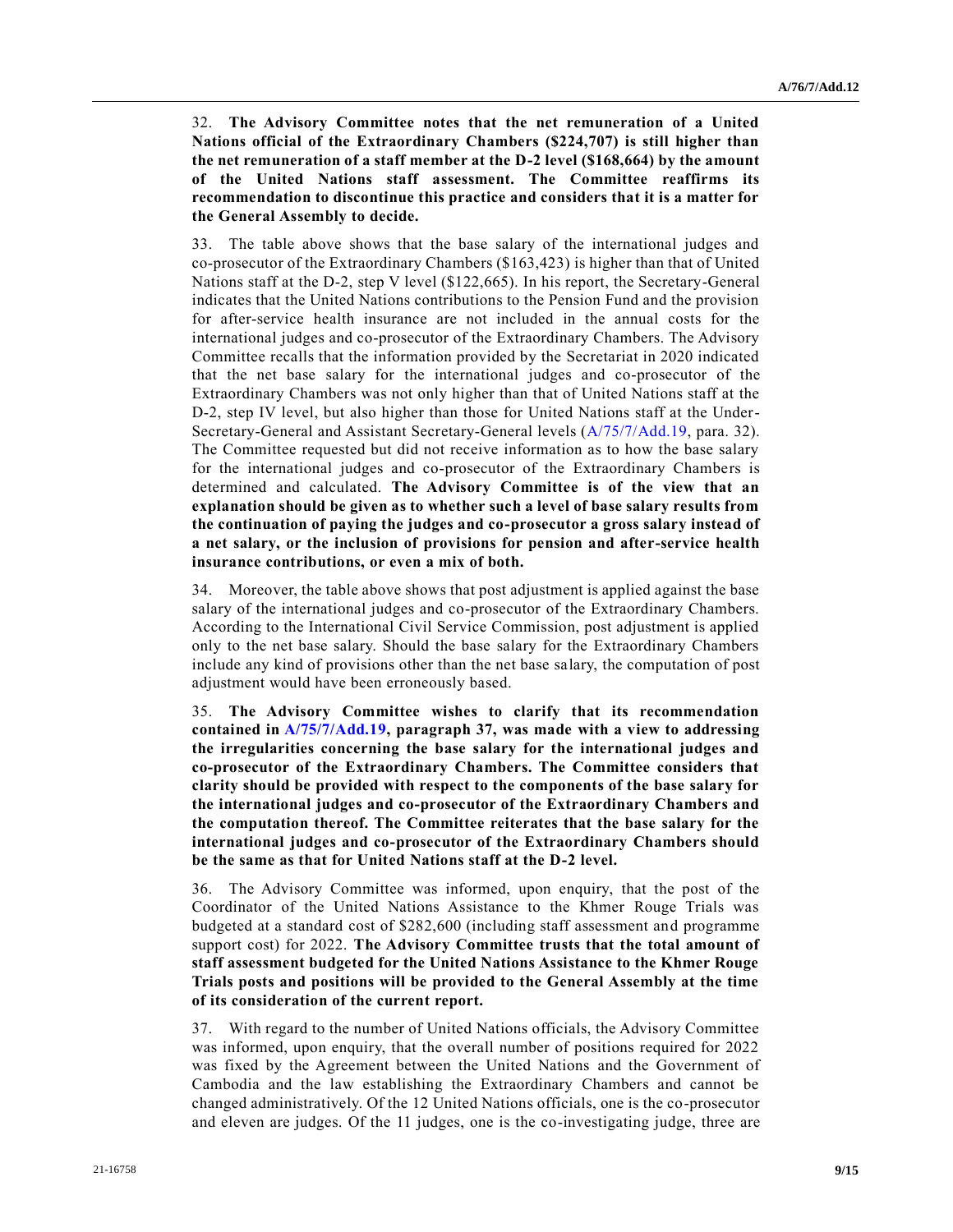required in relation to cases 003 or 004, and the remaining seven are required for the Pre-Trial and Supreme Court Chambers. The Committee was also informed that the budgetary increase of two United Nations officials in 2021 was attributable to filling vacancies, as a result of the judicial work programmed at the time. **In view of the limited number of active cases before the Extraordinary Chambers and the proposed reduction of their workforce, the Advisory Committee considers that some flexibility should be introduced regarding the number of United Nations officials of the Extraordinary Chambers.**

### **VI. Conclusions and recommendations**

38. **The Advisory Committee notes again the adverse funding situation of the Extraordinary Chambers, the persisting financial difficulties and the increasing reliance on the commitment authorized by the Assembly. The Committee recalls General Assembly resolutions [69/274](https://undocs.org/en/A/RES/69/274) A, [70/248](https://undocs.org/en/A/RES/70/248) A, [71/272](https://undocs.org/en/A/RES/71/272) A, [72/262](https://undocs.org/en/A/RES/72/262) A, [73/279](https://undocs.org/en/A/RES/73/279) A, [74/263](https://undocs.org/en/A/RES/74/263) and [75/253](https://undocs.org/en/A/RES/75/253) A, in which the Assembly encouraged all Member States to provide voluntary support for both the international and national components of the Chambers.**

39. **Moreover, the Advisory Committee again notes that, after nine consecutive requests for subventions to support the international component of the Extraordinary Chambers, the practice is in fact no longer exceptional in nature. Nevertheless, the Committee continues to stress that voluntary contributions should remain a major source of funding for the Chambers and that additional efforts should be made to avoid continued reliance on the subvention.**

40. **The Advisory Committee therefore reaffirms its view that a decision to appropriate an amount of the budget of the international component for 2022 would undermine the voluntary nature of the current funding arrangements and related fundraising efforts. Nonetheless, in view of the projected funding shortfall in the international component for 2022, the fluid nature of outstanding pledges and commitments and the need to ensure the continued operations of the Extraordinary Chambers, the Committee recommends that the General Assembly authorize the Secretary-General to enter into commitments in an amount not to exceed \$7 million to supplement the voluntary financial resources of the international component for the period from 1 January to 31 December 2022 as a bridging mechanism, in lieu of appropriation. The Committee also recommends that the Assembly request the Secretary-General to report on the use of the commitment authority to the Assembly during the main part of its seventy-seventh session.**

41. **The Advisory Committee reiterates that the final use of the commitment authority will depend upon receipt of voluntary contributions from donors and continues to stress that its recommendations are made on the basis that:**

(a) **The Secretary-General engages in all efforts to increase the level of voluntary contributions;**

(b) **Should voluntary contributions be received in excess of the remaining requirements for the Extraordinary Chambers for 2022, any regular budget funds provided to the Chambers for this period would be refunded to the United Nations;**

(c) **Appropriate measures for achieving operational savings and efficiencies in the Extraordinary Chambers are in place;**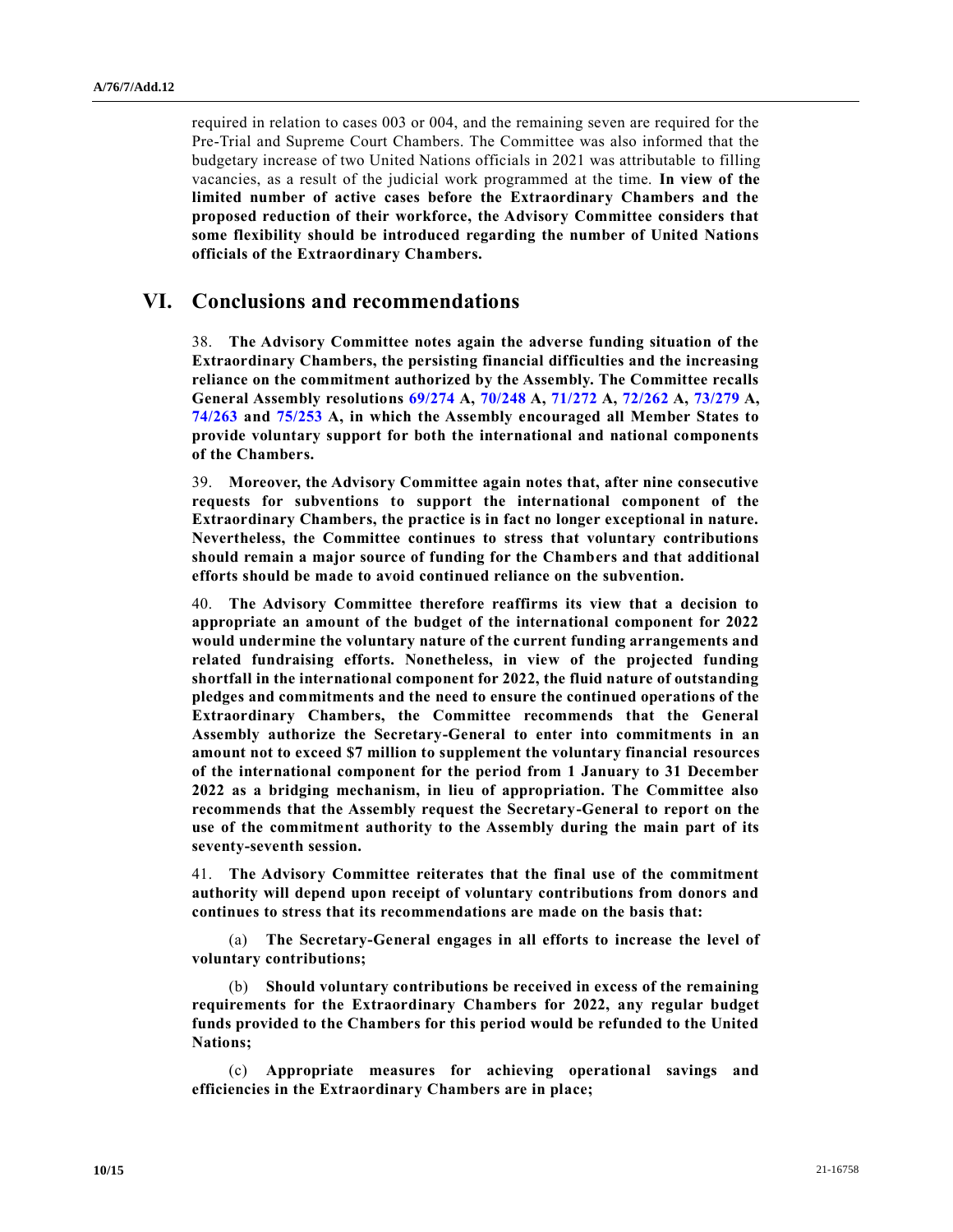(d) **The Extraordinary Chambers engage in all efforts to expeditiously complete their judicial mandate;**

(e) **Appropriate monitoring and reporting arrangements are in place to ensure an incremental release of funds to the Extraordinary Chambers, based on their monthly cash position;** 

(f) **The Secretary-General continues his efforts to ensure that the terms of the Agreement between the United Nations and the Government of Cambodia are observed.**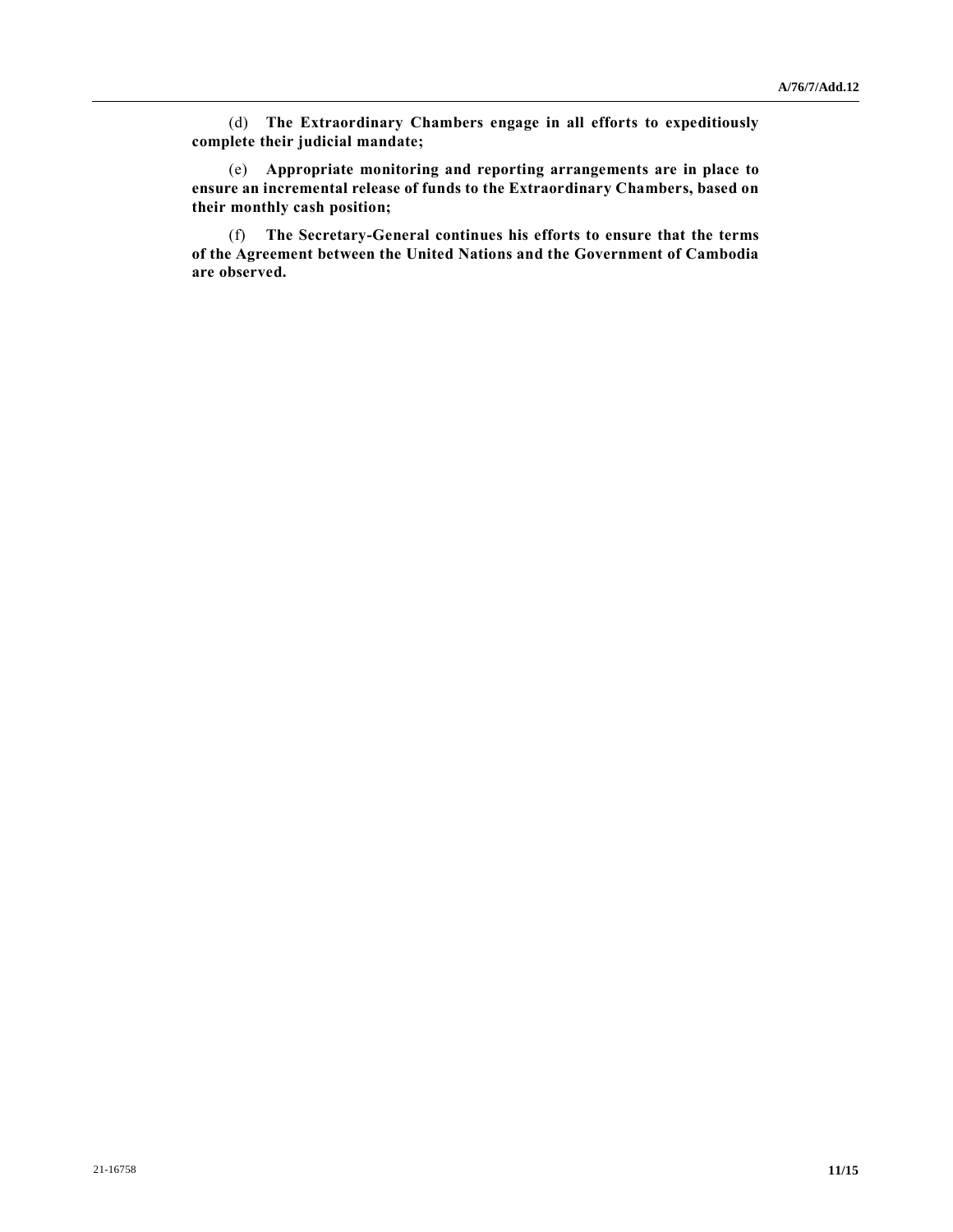### **Annex I**

# **Breakdown of timelines of cases**

|                                                         | Judicial investigation<br>(OCIJ)                          | $Pre-Trial phase (PTC)$                                  | Trial phase (TC)                                                                                                 | Appeal phase (SCC)                                           | Current disposition<br>and duration                                                                                                                     |
|---------------------------------------------------------|-----------------------------------------------------------|----------------------------------------------------------|------------------------------------------------------------------------------------------------------------------|--------------------------------------------------------------|---------------------------------------------------------------------------------------------------------------------------------------------------------|
| <b>Kaing Guek</b><br>Eav (Duch)<br>$(\text{case } 001)$ | July 2007-<br>August 2008<br>Total: 1 year<br>1 month     | August 2008-<br>December 2008<br>Total: 4 months         | December 2008-<br><b>July 2010</b><br>Total: 1 year<br>7 months                                                  | August $2010-$<br>February 2012<br>Total: 1 year<br>5 months | Completed<br>Total: 4 years<br>6 months                                                                                                                 |
| <b>Nuon Chea</b><br>$(\text{case } 002)$                |                                                           |                                                          |                                                                                                                  | Case $002/01$<br>September 2014-<br>November 2016            | Case 002/01<br>Completed<br>Total: 9 years<br>4 months                                                                                                  |
|                                                         |                                                           |                                                          | Case $002/01$<br>February 2011-<br>August 2014<br>Case $002/02$                                                  | Case 002/02<br>July 2019-<br>August 2019                     | Case 002/02<br><b>Terminated</b><br>due to death<br>Total: 5 years                                                                                      |
| Khieu<br>Samphan<br>$(\text{case } 002)$                |                                                           |                                                          | July 2014-<br>November 2018<br>Total: 7 years<br>9 months                                                        | Case 002/01<br>September 2014-<br>November 2016              | Case 002/01<br>Completed<br>Total: 9 years<br>4 months                                                                                                  |
|                                                         | July 2007-<br>September 2010<br>Total: 3 years<br>1 month | September 2010-<br>January 2011<br>Total: 4 months       |                                                                                                                  | Case 002/02<br>July 2019-present                             | Case 002/02<br>Ongoing<br>Total: 7 years<br>2 months                                                                                                    |
| <b>Ieng Sary</b><br>$(\text{case } 002)$                |                                                           |                                                          | April 2011-<br>March 2013<br>Total: 1 year<br>11 months                                                          | N/A                                                          | <b>Terminated</b><br>due to death<br>Total: 5 years<br>8 months                                                                                         |
| <b>Ieng Thirith</b><br>$(\text{case } 002)$             |                                                           |                                                          | February 2011-<br>November 2011<br>$(unfit)$ ; and<br>August 2015<br>$(d\neq ath)$<br>Total: 4 years<br>6 months | N/A                                                          | <b>Released</b><br>conditionally<br>due to<br>unfitness<br>Total: 4 years<br>4 months<br><b>Terminated</b><br>due to death<br>Total: 8 years<br>1 month |
| <b>Meas Muth</b><br>$(\text{case } 003)$                | November 2008-<br>November 2018<br>Total: 10 years        | November 2018-<br>present<br>Total: 2 years<br>10 months | N/A                                                                                                              | N/A                                                          | Ongoing<br>Total: 12 years<br>10 months                                                                                                                 |
| <b>Sou Meth</b><br>$(\text{case } 003)$                 | November 2008-<br>June 2013<br>Total: 4 years<br>6 months | N/A                                                      | N/A                                                                                                              | N/A                                                          | <b>Charges</b><br>dismissed due<br>to death<br>Total: 4 years<br>6 months                                                                               |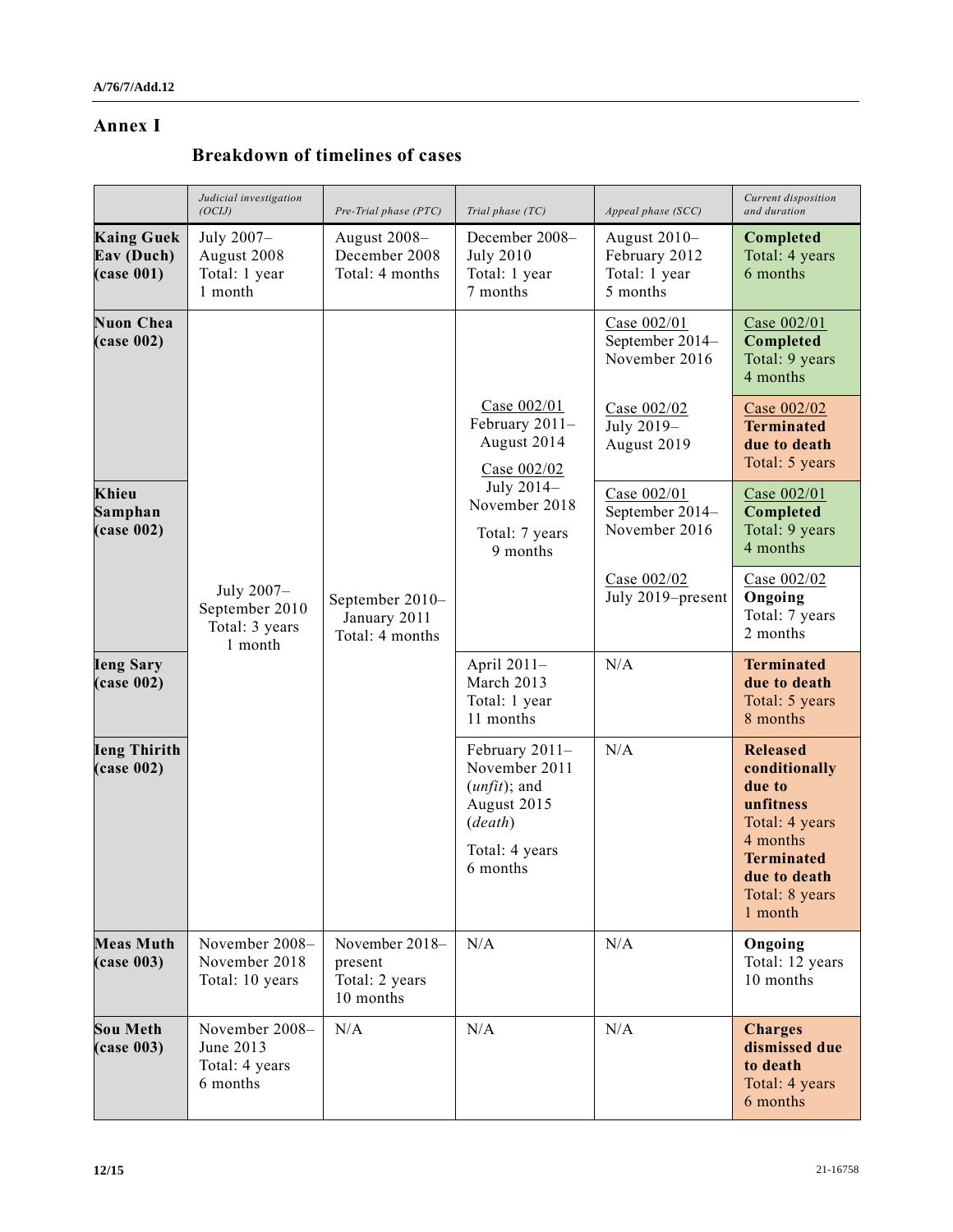|                                         | Judicial investigation<br>(OCIJ)                                | Pre-Trial phase (PTC)                                    | Trial phase $(TC)$ | Appeal phase $(SCC)$ | Current disposition<br>and duration                                              |
|-----------------------------------------|-----------------------------------------------------------------|----------------------------------------------------------|--------------------|----------------------|----------------------------------------------------------------------------------|
| Im Chaem<br>(case 004/01)               | November $2008-$<br>February 2017<br>Total: 8 years<br>3 months | February 2017-<br>June 2018<br>Total: 1 year<br>4 months | N/A                | N/A                  | <b>Charges</b><br>dismissed due<br>to jurisdiction<br>Total: 9 years<br>7 months |
| Ao An<br>(case 004/02)                  | November $2008-$<br>August 2018<br>Total: 9 years<br>8 months   | August 2018–<br>August 2020<br>Total: 2 years            | N/A                | N/A                  | <b>Terminated</b><br>Total: 11 years<br>8 months                                 |
| <b>Yim Tith</b><br>$(\text{case } 004)$ | November 2008-<br>June 2019<br>Total: 10 years<br>7 months      | June 2019–<br>present<br>Total: 2 years<br>3 months      | N/A                | N/A                  | Ongoing<br>Total: 12 years<br>10 months                                          |

*Abbreviations*: N/A, not applicable; OCIJ, Office of the Co-Investigating Judges; PTC, Pre-Trial Chamber; SCC, Supreme Court Chamber; TC, Trial Chamber.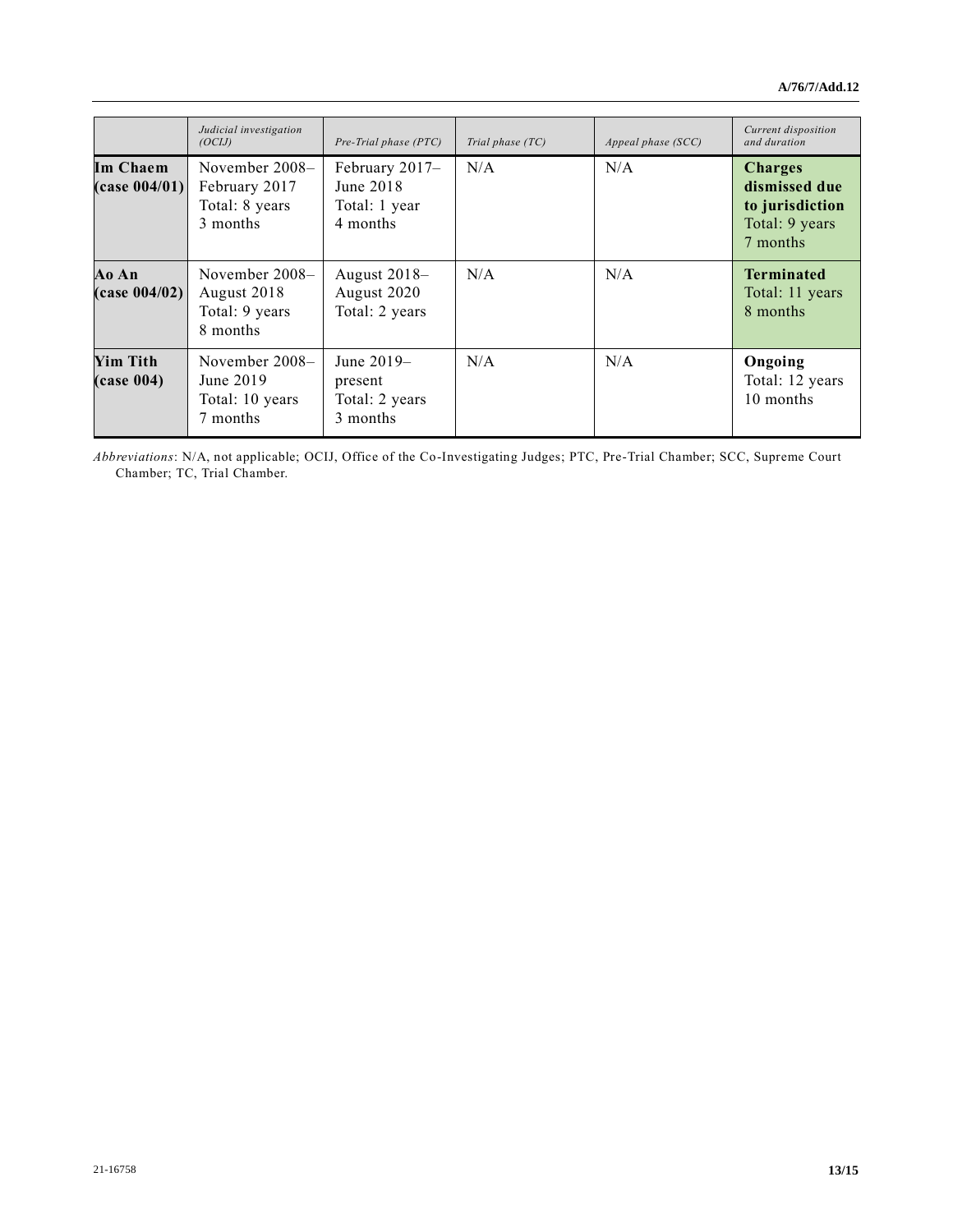# **Annex II Approved budget and actual expenditure, 2011–2021**

### Table 1 **Approved budget and actual expenditure – international component, 2011–2021**

(Thousands of United States dollars)

|          |                            | Funding available for the year |                                                  |                                        |                                             |                                                                                                              |                                       |                                        |                                               |                    |                                     |
|----------|----------------------------|--------------------------------|--------------------------------------------------|----------------------------------------|---------------------------------------------|--------------------------------------------------------------------------------------------------------------|---------------------------------------|----------------------------------------|-----------------------------------------------|--------------------|-------------------------------------|
| Year     | Approved                   | budget brought forward         | Balance the Government                           | voluntary<br>of Cambodia contributions | and other<br>adjustments                    | Contributions of International Interest earned Commitment authority<br>authorized by the<br>General Assembly | Total funding available               | for the year Commitment authority used | Actual full-year<br>expenditure               | Unspent<br>balance | Commitment<br>authority<br>returned |
|          | (1)                        | (2)                            | (3)                                              | (4)                                    | (5)                                         |                                                                                                              | (6) $(7)=(2)+(3)+(4)+(5)+(6)$         | (8)                                    | (9)                                           | $(10)= (7)-(9)$    | $(11) = (6) - (8)$                  |
| 2011     | 30 834.7                   | 9 4 7 2 . 5                    | $\qquad \qquad -$                                | 21 458.7                               | 193.8                                       |                                                                                                              | 31 125.0                              | $\overline{\phantom{m}}$               | 22 912.9                                      | 8 2 1 2 . 1        |                                     |
| 2012     | 25 011.7                   | 8 2 1 2 . 2                    | $\qquad \qquad -$                                | 16 576.1                               | 30.2                                        |                                                                                                              | 24 818.5                              | $\overline{\phantom{m}}$               | 23 340.3                                      | 1 478.2            |                                     |
| 2013     | 26 005.1                   | 1 478.2                        | $\qquad \qquad -$                                | 22 903.4                               | 20.4                                        | $\overline{\phantom{0}}$                                                                                     | 24 402.0                              | $\overline{\phantom{m}}$               | 23 746.2                                      | 655.8              |                                     |
| 2014     | 23 421.9                   | 655.7                          | $\qquad \qquad -$                                | 16 785.3                               | $\overline{\phantom{m}}$                    | 15 540.0                                                                                                     | 32 981.0                              | $\overline{\phantom{m}}$               | 21 728.1                                      | 11 252.9           | 15 540.0                            |
| $2015^a$ | 27 096.6                   | (4287.1)                       | $\overline{\phantom{a}}$                         | 17 760.1                               | (112.9)                                     | 12 100.0                                                                                                     | 25 460.1                              | 10 678.4                               | 24 038.5                                      | 1 4 2 1 .6         | 1 4 2 1 .6                          |
|          | $2016^a$ 25 697.7          |                                | ÷,                                               | 13 234.2                               | (93.1)                                      | 12 100.0                                                                                                     | 25 241.1                              | 10 407.7                               | 23 548.9                                      | 1 692.2            | 1 692.3                             |
|          | $2017^a$ 23 763.0          |                                | $\qquad \qquad -$                                | 9 2 2 9 . 8                            | 244.4                                       | 11 000.0                                                                                                     | 20 474.2                              | 10 619.0                               | 20 093.1                                      | 381.1              | 381.0                               |
|          | 2018 <sup>a</sup> 17 713.7 |                                | $\qquad \qquad -$                                | 8 4 1 1 . 2                            | 100.9                                       | 8 000.0                                                                                                      | 16 5 12.1                             | 6 8 5 6 . 2                            | 15 368.3                                      | 1 1 4 3 . 8        | 1 1 4 3 . 8                         |
|          | $2019^a$ 16 014.1          |                                | $\overline{\phantom{0}}$                         | 6 2 7 1 .4                             | 186.1                                       | 7430.8                                                                                                       | 13 888.3                              | 6 780.9                                | 13 238.4                                      | 649.9              | $649.9^{b}$                         |
|          | Annual budget period       |                                |                                                  |                                        |                                             |                                                                                                              |                                       |                                        |                                               |                    |                                     |
| Year     | Approved<br>budget         | Balance<br>brought forward     | Contributions of International<br>the Government | voluntary<br>of Cambodia contributions | Interest earned<br>and other<br>adjustments | Commitment authority<br>authorized by the<br>General Assembly                                                | Commitment authority<br>received/used | available for the year                 | Total funding Actual full-year<br>expenditure | Unspent<br>balance | Commitment<br>authority<br>returned |
|          | (1)                        | (2)                            | (3)                                              | (4)                                    | (5)                                         | (6)                                                                                                          | (7)                                   | $(8)=(2)+(3)+(4)+(5)+(7)$              | (9)                                           | $(10)= (8)-(9)$    | (11)                                |
| $2020^c$ | 11 681.6                   |                                | $\overline{\phantom{0}}$                         | 4 3 0 1 .9                             | 61.6                                        | 7 000.0                                                                                                      | 7 000.0                               | 11 363.5                               | 10 783.4                                      | 580.1              | 580.1                               |
|          | $2021^d$ 12 874.8          |                                | $\overline{\phantom{0}}$                         | 3 9 2 8 . 4                            | $\overline{\phantom{0}}$                    | 7 000.0                                                                                                      |                                       | 10 928.4                               |                                               |                    |                                     |

<sup>a</sup> Since 2015, any remaining balances at year end are to be returned to the regular budget and cannot be carried forward to the next period, under the terms of use of the subvention from the regular budget.

*<sup>b</sup>* The unencumbered balance for 2019 of \$649,900 was returned to Member States in the context of General Assembly resolution [75/254](https://undocs.org/en/A/RES/75/254a-c) C.

*<sup>c</sup>* The surplus of \$580,100 for 2020 will be reported in the financial statements for 2021 and the financial performance report on the programme budget for 2 021 and credited to Member States in that context, in line with the established financial and budgetary policies and procedures.

<sup>*d*</sup> The final expenditures and related appropriation of the 2021 commitment authority will be requested in the context of the fin ancial performance report on the programme budget for 2021.